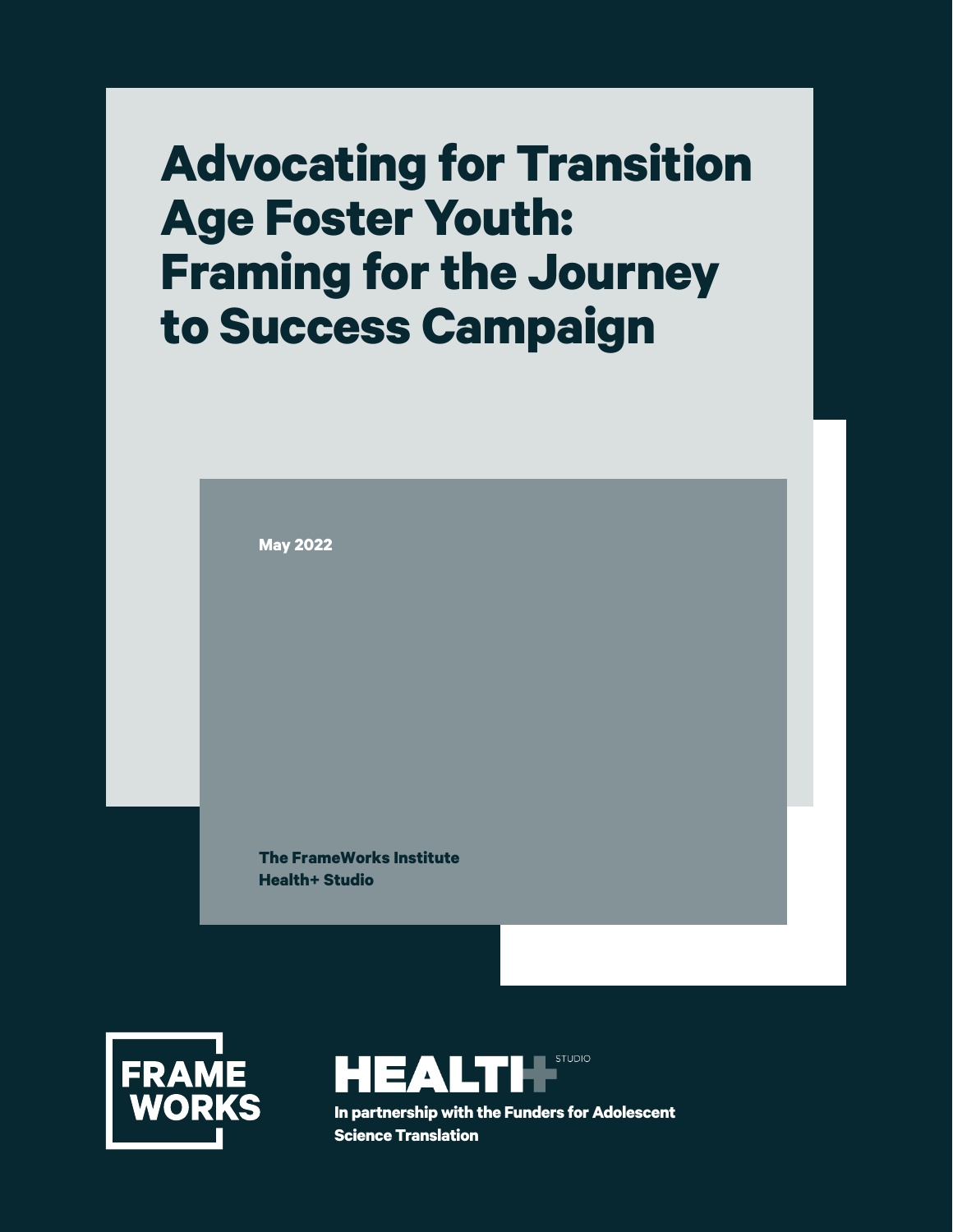# **Contents**

| Methods Overview <b>Methods</b> Overview 14   |  |
|-----------------------------------------------|--|
| Framing Guidance <b>Framing</b> 5             |  |
|                                               |  |
|                                               |  |
|                                               |  |
|                                               |  |
| Guidance #5 (2008)                            |  |
|                                               |  |
| Appendix A 22                                 |  |
| About FrameWorks <u>- and the state of</u> 15 |  |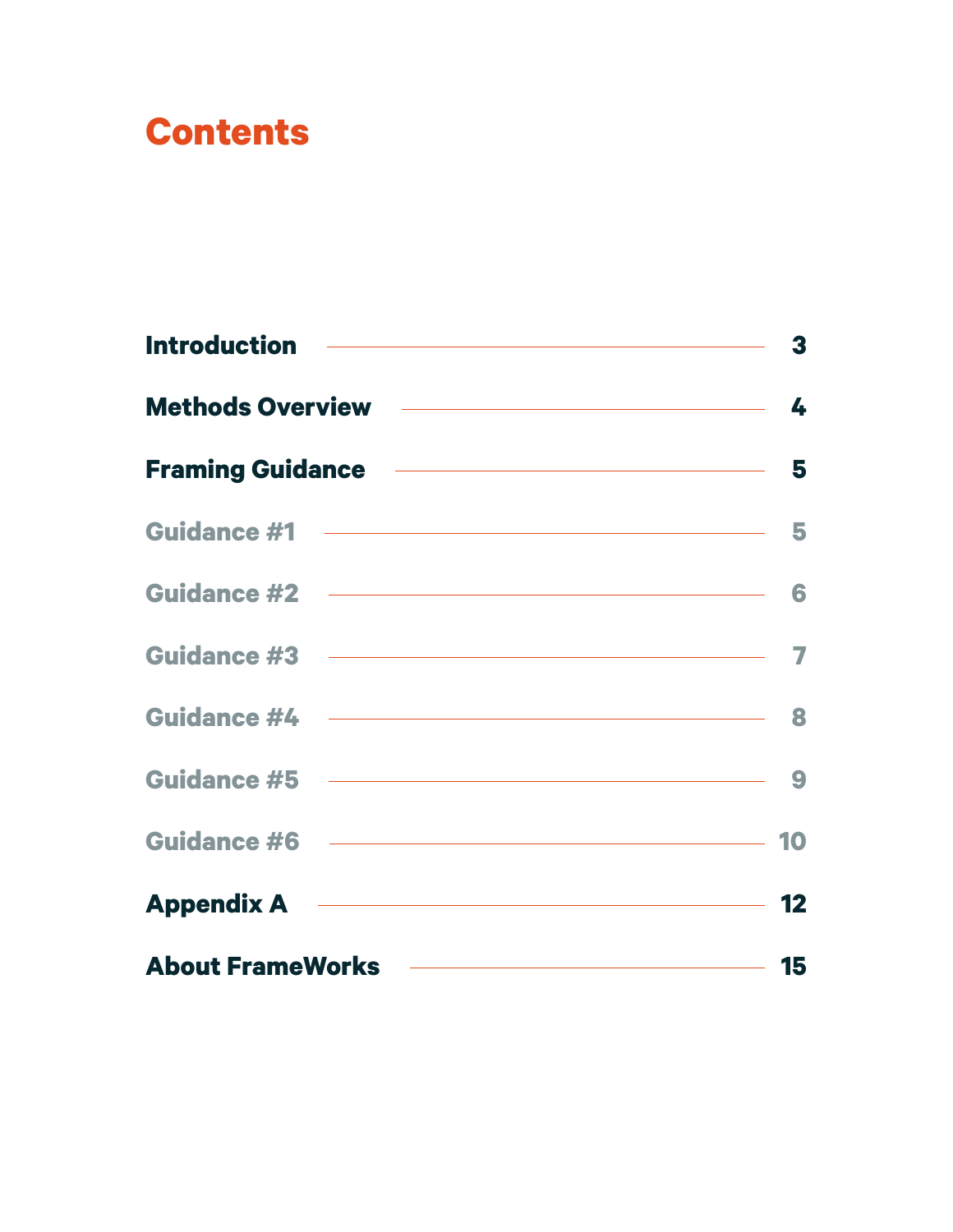# <span id="page-2-0"></span>**Introduction**

All young people need to be plugged into supportive networks as they become adults. This is especially true for transition age foster youth—young people between the ages of 16 and 24 who are transitioning out of the foster care system. They need a comprehensive set of supports to promote their healthy development and lifelong wellbeing as adults. But today, programs that support transition age foster youth are often unable to provide what they need to prepare them to become healthy, happy, thriving adults in their communities.

## **Together We Can Change That**

We know that changing policy also means changing the narrative about important social issues so policymakers and the public understand what is at stake and how to make change happen. In this messaging guide we share an effective, evidence-based strategy for communicating about transition age foster youth (you can find the full report with the framing recommendations *[here](https://www.frameworksinstitute.org/publication/advancing-wellbeing-and-expanding-opportunities-reframing-transition-age-foster-youth/)*). As a companion to the Journey to Success policy campaign, this guide provides proven strategies for talking about its policy framework with policymakers and the wider public.

### **What Is Framing?**

"Framing" refers to the choices we make in what we say and how we say it. Framing matters because it affects how people hear us, what they understand, and how they act. Using the same frames consistently helps move the conversation further and can stimulate action faster.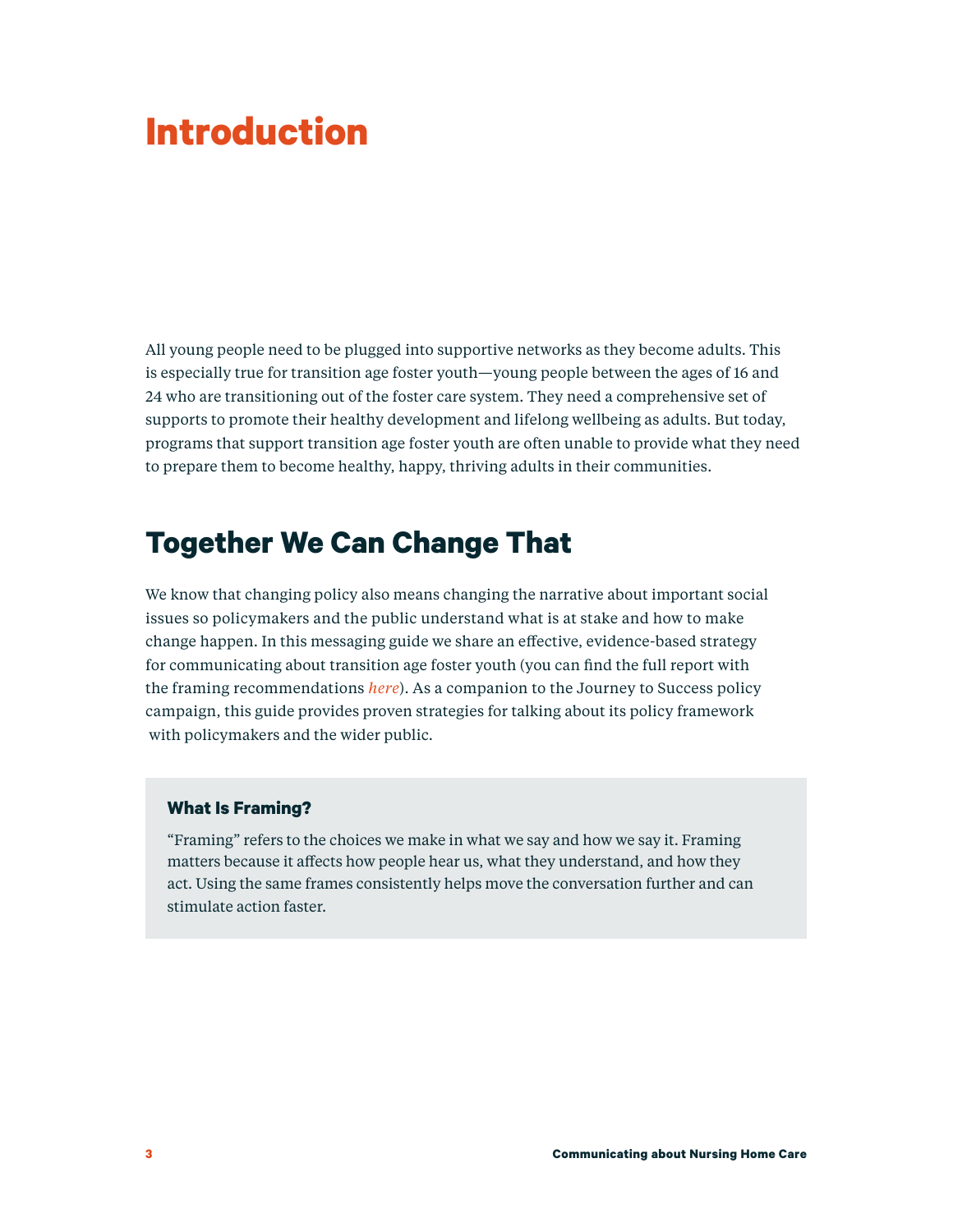# <span id="page-3-0"></span>**The Purpose of This Document**

What youth and young people who have experienced foster care say they need most to do well is **healing**, **family**, and **economic security**. It is these supports that form the central pillars of the Journey to Success campaign. This framing guide is designed to help transition age foster youth achieve these goals by giving advocates—including foster youth themselves—the tools to talk about the campaign's policy goals in effective ways. This guidance isn't prescriptive you can and should customize these frames to your policy asks and specific situations. Instead this guide offers helpful examples of how to frame the [six overarching policy goals](https://www.journeytosuccess.org/the-pathway) of Journey to Success and tips on how to use this framing strategy to advocate at the state, local, and community level.

Like Journey to Success itself, the framing recommendations here and in our [online toolkit](https://www.frameworksinstitute.org/toolkit/reframing-transition-age-foster-youth/) were developed with extensive input from a diversity of individuals, including young people with lived experience of foster care.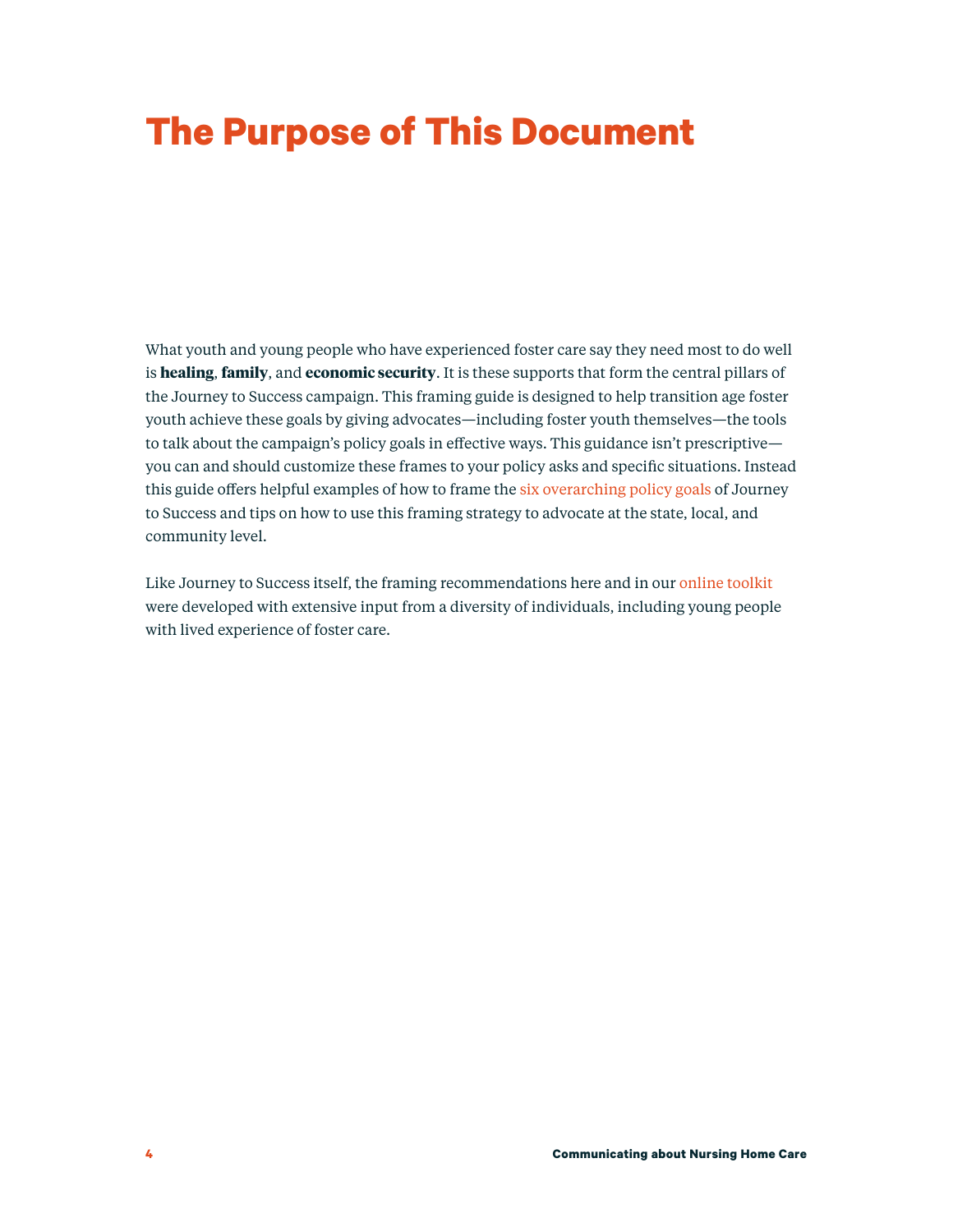# <span id="page-4-0"></span>**Policy Goal #1: Prioritize Health, Healing, and Wellbeing.**

We must help youth and young adults in foster care achieve the health and wellbeing, including healing from trauma, that is foundational to success in school, work, and family life.

### **Framing Guidance:**

Keep policymakers' focus on *health* and *wellbeing* by talking about the importance of healthy adolescent development. This means discussing the various ways we can make sure foster youth thrive, including creating programs that support mental health needs and address past trauma. The *[Steep Climb](https://www.frameworksinstitute.org/wp-content/uploads/2015/07/tay-toolkit-steepclimb-metaphorcard_FINAL.pdf)* explanatory metaphor will help you communicate to policymakers why this support is needed and how it addresses inequities.

#### **Example Messages:**

- When we support the healthy biological, psychological, and emotional development of transition age foster youth, we advance their wellbeing now and help them thrive in the future as they continue their journey into adulthood.
- Transition age foster youth face a rocky path to adulthood. We need programs that give them the supports and resources they need to heal from past trauma and build resilience and equip them with the tools they need to thrive as they become adults.

### **Making It relevant for Your Community:**

- Frame mental health and other health data for youth in your community using the *Steep Climb* metaphor. In addition, describe programs that provide wraparound services, care navigators, mentorships, etc. so people can see the solutions.
- Include data on policy-related outcomes, such as graduation rates, enrollment in postsecondary education, and employment rates, to show the benefits of these types of support, but always link them to health and wellbeing, not just economic outcomes.

### **Making It Universal—but Targeted**

Throughout your communications, make sure to connect the needs of transition age foster youth to the needs of all adolescents as they become adults. Then call out the specific supports and resources foster youth need more of and the policies that make them possible.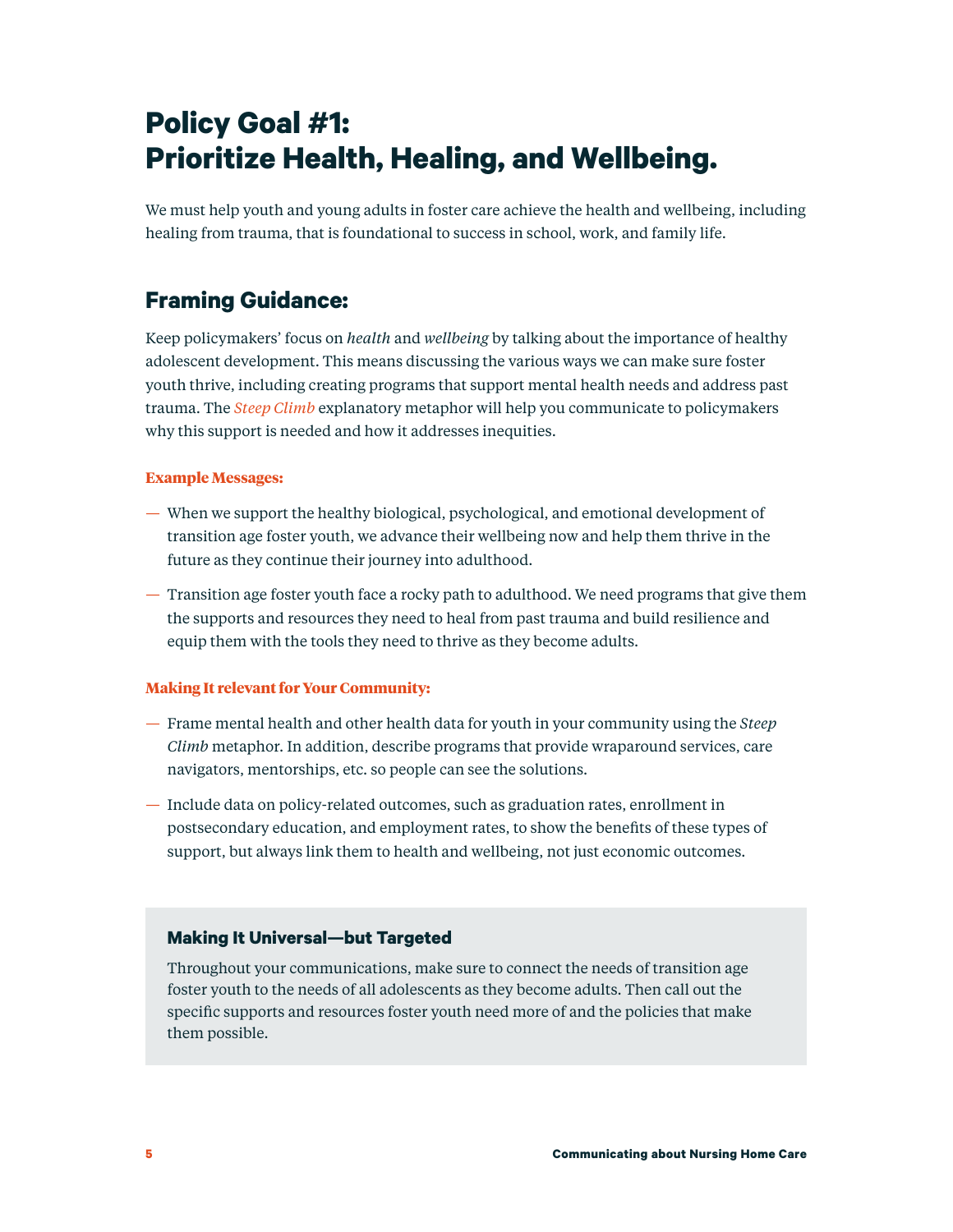# <span id="page-5-0"></span>**Policy Goal #2: Nurture Family Ties and Family Permanence.**

We must nurture family connections for all youth and young adults in foster care, create better permanency outcomes, expand every youth's network of caring adults, and stop youth from aging out of foster care on their own.

### **Framing Guidance:**

Increasing support for policies that privilege caring relationships means talking about them as foundational to transition age foster youths' wellbeing and as a shared imperative that benefits foster youth, their families, and our communities. The *[Roots](https://www.frameworksinstitute.org/wp-content/uploads/2020/05/searchinstitute-roots-to-success.pdf)* metaphor is particularly useful for talking about how strong, ongoing relationships support wellbeing. Linking foster youths' connections to their communities to better outcomes for both makes this issue more salient for policymakers.

### **Example Messages:**

- Every young person's wellbeing is rooted in strong, supportive relationships. But transition age foster youth often lack these connections at a critical time in their lives. We need to create programs that prioritize strong relationships and connections to family if we want transition age foster youth to thrive.
- When foster youth become parents themselves, it becomes harder for them to stay connected to critical supports. Ensuring that they have ongoing, caring relationships with their families, foster families, and other supportive adults helps them and their children continue to flourish.

### **Making It Relevant for Your Community:**

- Draw on the *Roots* metaphor to communicate how local policies and community programs can support families when they come into contact with the foster care system. Talk about how family connections are maintained and what needs to happen for foster youth to thrive even if some roots are severed.
- Use examples of programs that build social connections and provide emotional support through relationships in your community. Include stories of transition age foster youth who become connected, engaged members of their communities and how this benefits them and their communities.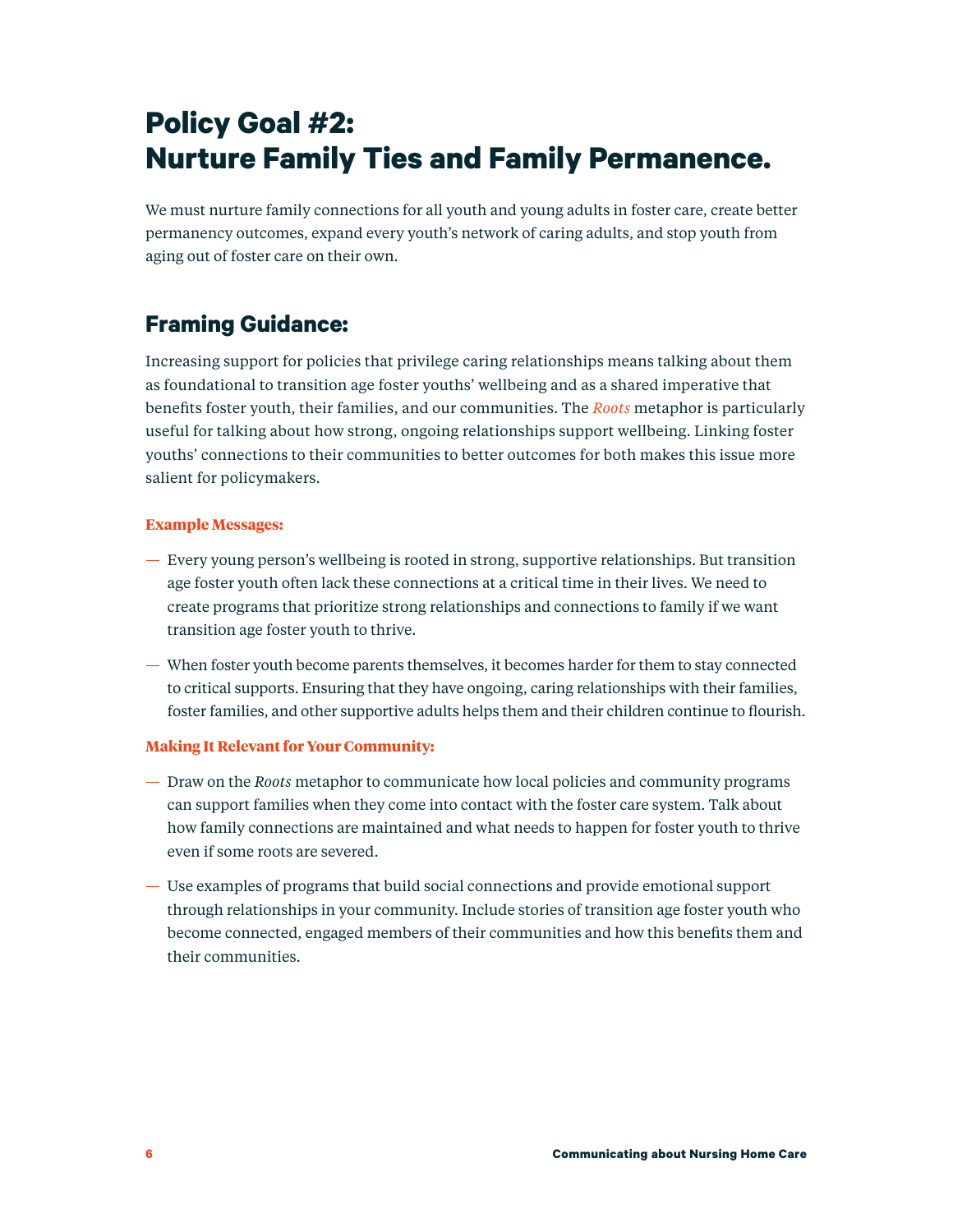## <span id="page-6-0"></span>**Policy Goal #3: Retool Foster Care to Better Serve Adolescents and Young Adults.**

We should nurture the unique developmental needs of adolescents and young adults so they can experience key milestones in their development of life skills and healthy relationships that are foundational to their success in school, work, and family life.

### **Framing Guidance:**

Use the *[Plugged In](https://www.frameworksinstitute.org/wp-content/uploads/2015/07/tay-toolkit-pluggedin-metaphorcard_FINAL.pdf)* metaphor to explain how foster care can be redesigned by connecting transition age foster youth to the resources they need. In addition, use the *Opportunity for All* value to talk about how to address inequities and clearly identify programs and supports that could make these opportunities more accessible.

### **Example Messages:**

- As part of creating a more just and equitable society, it is our collective responsibility to provide transition age foster youth access to the essential supports they need to thrive supports that other adolescents already have through their families.
- All young people need opportunities to do well, regardless of their background. We can make sure these opportunities are accessible to transition age foster youth by redesigning the foster care system and creating stronger supports for them as they transition into adulthood.

### **Making It Relevant for Your Community:**

- When using data to depict the disparities that exist in your local foster care system, always make sure to explain *why* these inequities among young people exist and persist.
- Include the voices of transition age foster youth by telling well-framed, contextualized stories about young people who have experienced foster care.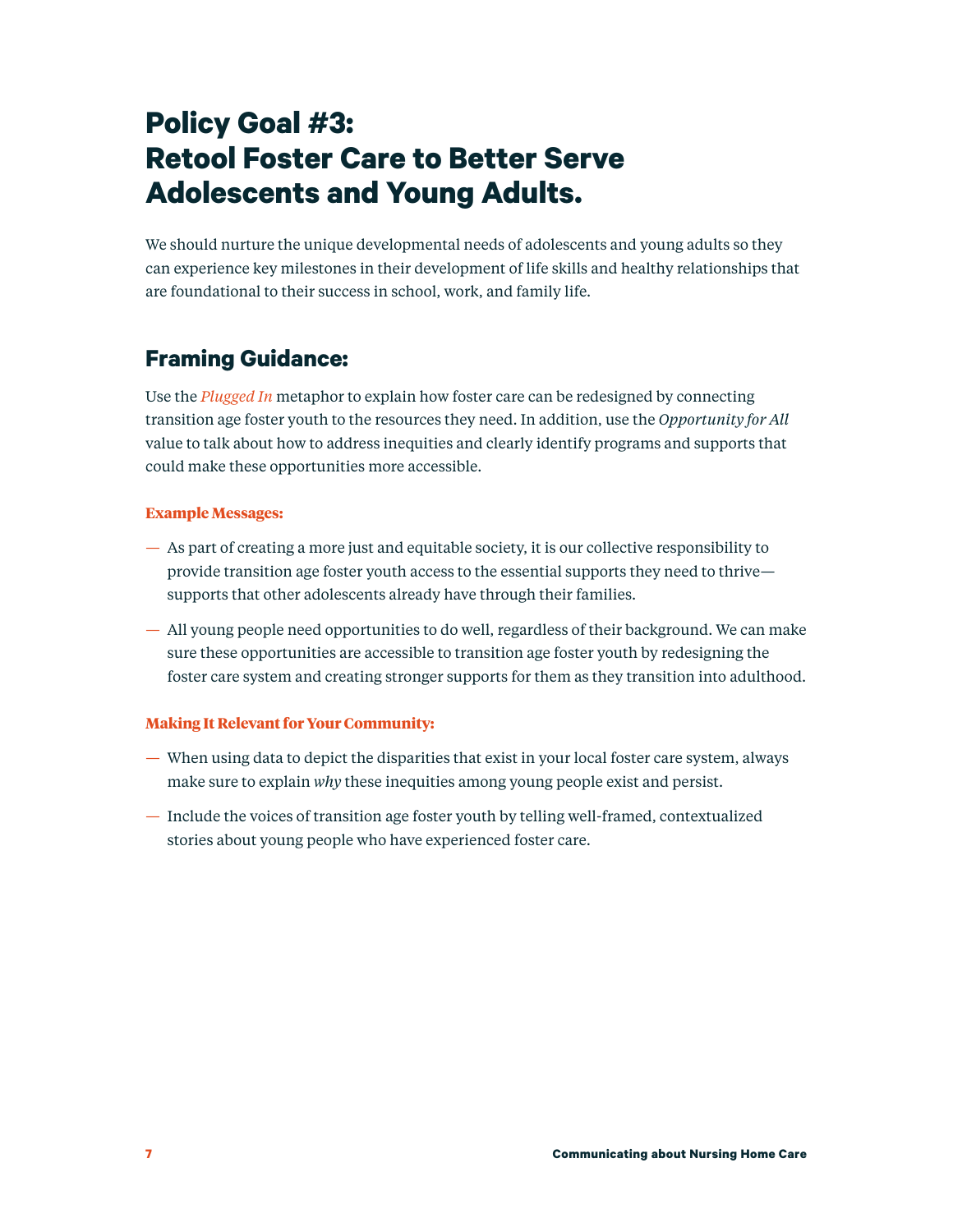## <span id="page-7-0"></span>**Policy Goal #4: Increase Accountability, Foster Fairness, and Focus on Results.**

We must increase accountability on all levels to ensure that each young person's foster care experience is positive and results in the best possible outcomes.

### **Framing Guidance:**

Draw on the language of the *Steep Climb* metaphor to talk about the origins of inequities like racism, poverty, and prejudice. Make addressing these inequities salient for your audience by connecting the supports transition age foster youth need to our fundamental belief that everyone should have the opportunities they need to thrive.

### **Example Messages:**

- Everyone should have the opportunity to do well in life, regardless of their start in life. However, because racism, poverty, and prejudice shape our child welfare system, we need to sharpen our focus on the inequities transition age foster youth face and create programs that create more equitable outcomes.
- Transition age foster youth often experience prejudice before, during, and after their experiences in foster care. Racism, discrimination, and stigmatization make their journey to adulthood particularly difficult to navigate. We need to redesign the system to ensure transition age foster youth have the opportunities and guidance they need to find their footing as they reach adulthood.

### **Making It Relevant for Your Community:**

- Use data to depict the disparities that exist in your local foster care system or more generally, in the United States. Always make sure to explain *why* these inequities among young people exist and persist.
- Highlight programs that address inequities through concrete examples, such as culturally specific interventions in your community.
- Amplify the voices of foster youth who want to talk about their experiences with racism and discrimination before, during, and after their time in foster care and draw on examples from their experiences to explain what supports can address these problems.

### **A Note on Talking about Equity**

The words *equity*, *equitable*, and *inequity* are largely unknown to members of the American public and may not be easily understood by policymakers, either. Remember to define these terms early and often in your communications.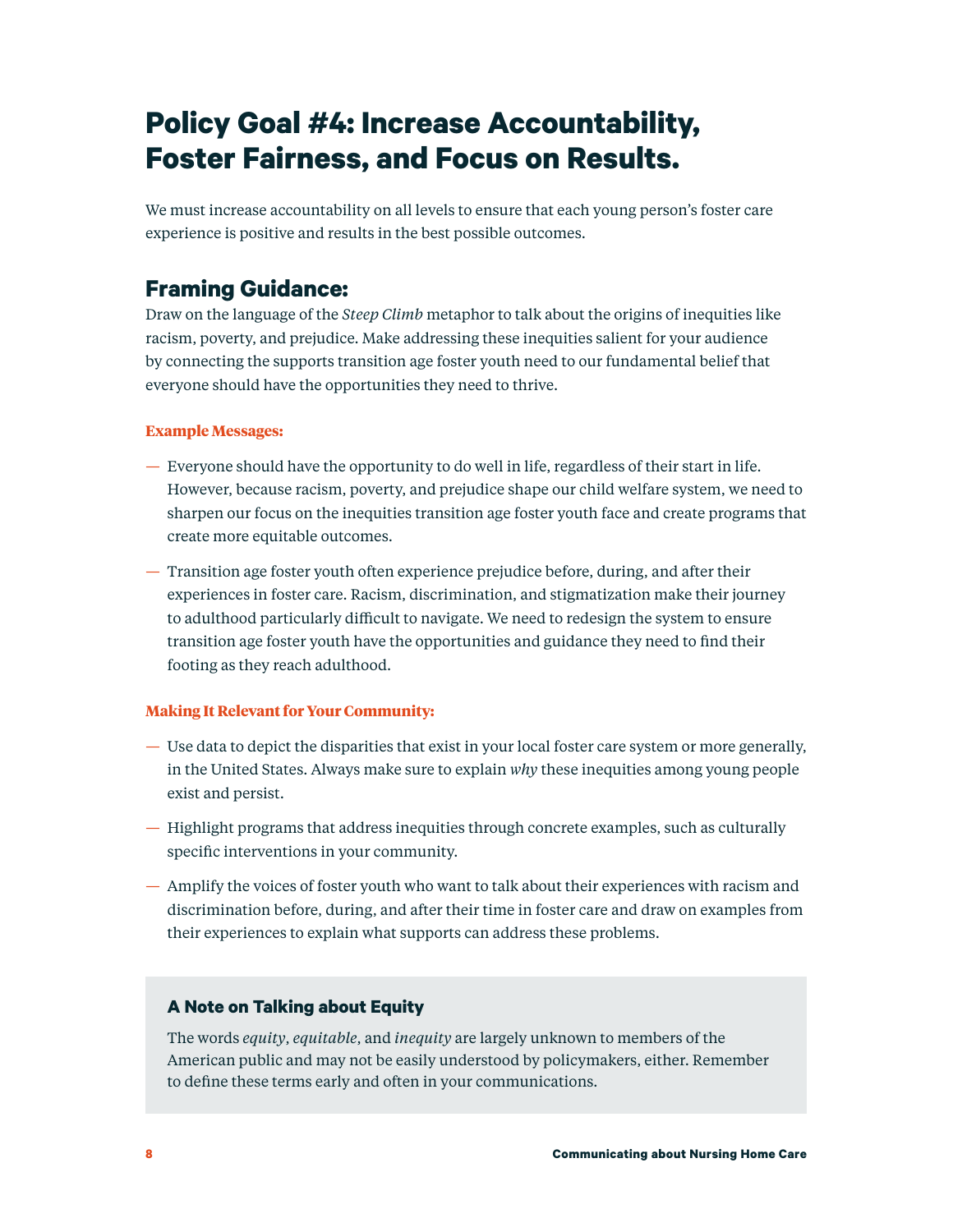## <span id="page-8-0"></span>**Policy Goal #5: Ensure Youth Are Plugged into Supportive Services, Including in Health, Education, and Housing.**

We must prevent the high rate of young people leaving foster care to homelessness, poverty, and social isolation. Supportive services and resources should be available to help them transition successfully to young adulthood, including help with housing stability and other basic daily needs, ongoing emotional support, and opportunities to pursue school and work. These supports should extend to youth and young adults whose childhood and adolescent years were disrupted by foster care.

### **Framing Guidance:**

Combine the *Plugged In* metaphor with the *Opportunity for All* and *Community Connections* values so policymakers understand why the policy recommendations are so important to transition age foster youths' wellbeing, and make it salient by linking their wellbeing to the wellbeing of the communities they live in.

### **Example Messages:**

- As teenagers become adults, they need to be plugged into networks of support that power their growth and success. This includes financial support, but also caring relations and educational and employment opportunities that other young people get through their families.
- When transition age foster youth are plugged into their communities, we are also supporting their communities. Our communities are stronger when we make sure everyone, including transition age foster youth, are connected to each other.

### **Making It Relevant for Your Community:**

- Explain how local policies and community programs make these supports more accessible not just available—to foster youth using concrete examples.
- Share stories of transition age foster youth being disconnected from resources and the impact it had on their lives both from a material and emotional perspective, while ensuring this storytelling is affirming and non-traumatizing.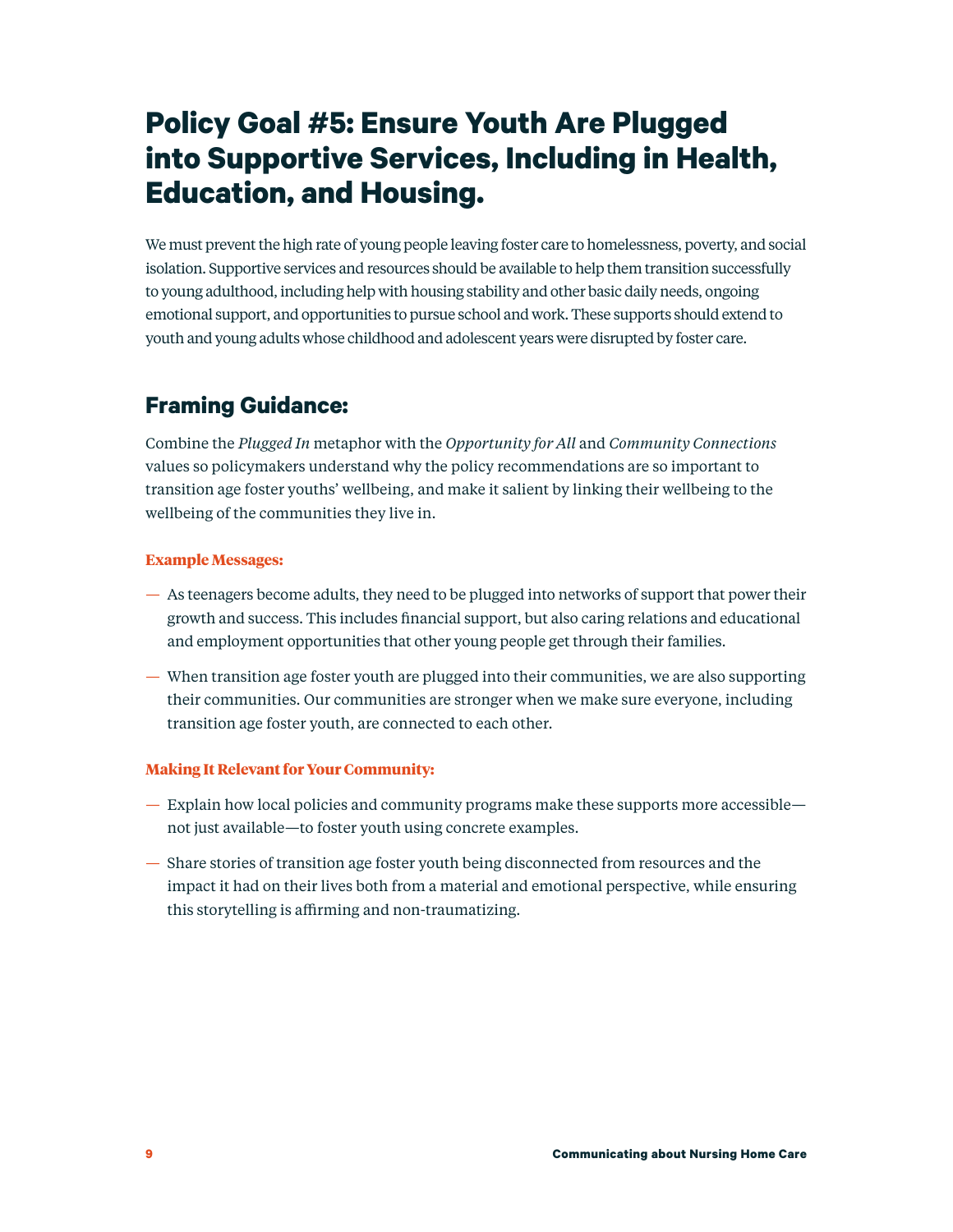## <span id="page-9-0"></span>**Policy Goal #6: Promote Economic Security.**

We can and should put all children, youth, and young adults who are in foster care on a path toward economic security.

### **Framing Guidance:**

Use the *Steep Climb* metaphor to talk about the supplies foster youth need to ensure they have financial security and stability as they transition into adulthood. Highlight the role of relationships by talking about supportive adults as guides on this journey to success.

### **Example Messages:**

- We need to redesign the foster care system to clear the path to economic security to ensure that transition age foster youth have the financial resources and guidance they need to find their footing as they reach adulthood.
- Young people who are transitioning out of foster care face a more difficult journey to adulthood. Financial, educational and housing assistance are supplies they need to navigate this new terrain and achieve stability and success.

#### **Making This Relevant for Your Community:**

- Include local data on policy-related outcomes, such as graduation rates, postsecondary education enrollment, and employment rates, to show the benefits of increased supports, but always link them to healthy development and general wellbeing.
- Explain how policies and programs support foster youth's connection and engagement in their communities, which improves outcomes more broadly.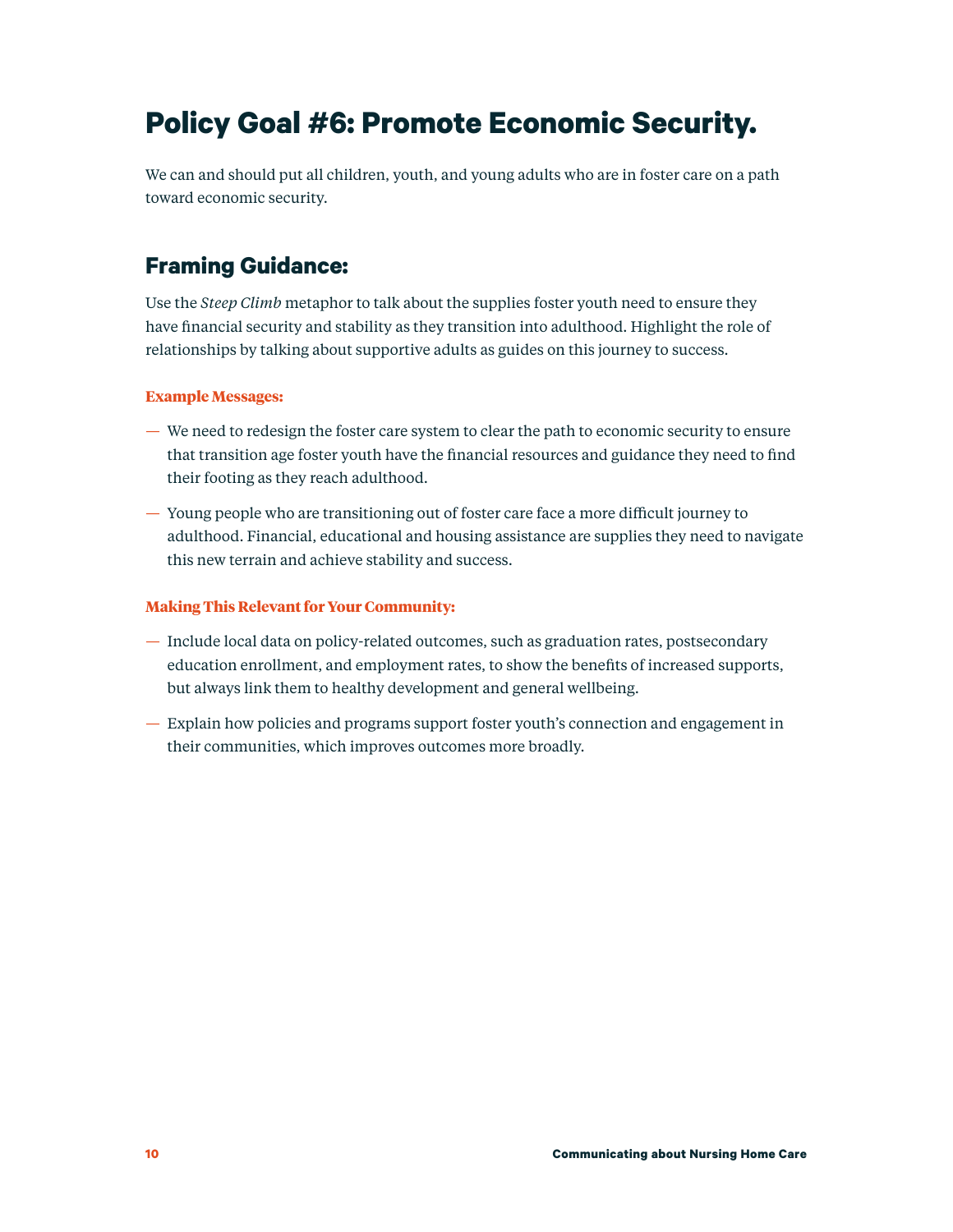# **Conclusion**

The shared narrative of the Journey to Success campaign is one of young people who are well supported, thriving, and connected. As a companion to the campaign's transformational policy framework, this framing guide will help advocates—both adults and youth themselves integrate this narrative into their communications for policymakers *and* the public.

To learn more, please see the following resources:

- FrameWorks strategic brief, *[Advancing Wellbeing and Expanding Opportunities:](https://www.frameworksinstitute.org/publication/advancing-wellbeing-and-expanding-opportunities-reframing-transition-age-foster-youth/)  [Reframing Transition Age Foster Youth](https://www.frameworksinstitute.org/publication/advancing-wellbeing-and-expanding-opportunities-reframing-transition-age-foster-youth/)*
- [Transition Age Foster Youth Communications Toolkit](https://www.frameworksinstitute.org/toolkit/reframing-transition-age-foster-youth/)
- *[Journey to Success Quick Messaging Guide](https://www.frameworksinstitute.org/publication/journey-to-success-campaign-quick-messaging-guide)*
- [Journey to Success website](https://www.journeytosuccess.org/)
- *[Journey to Success: Creating Healthy, Family, and Economic Security for Youth](https://www.journeytosuccess.org/resources-catalog/journey-to-success-white-paper)  [and Young Adults Who Experience Foster Care](https://www.journeytosuccess.org/resources-catalog/journey-to-success-white-paper) (White Paper)*

Feedback? We want to hear about your experience using this guide. Please drop us a line at [sayhello@healthplusstudio.com](mailto:sayhello%40healthplusstudio.com?subject=) or [info@frameworksinstitute.org](mailto:info%40frameworksinstitute.org?subject=).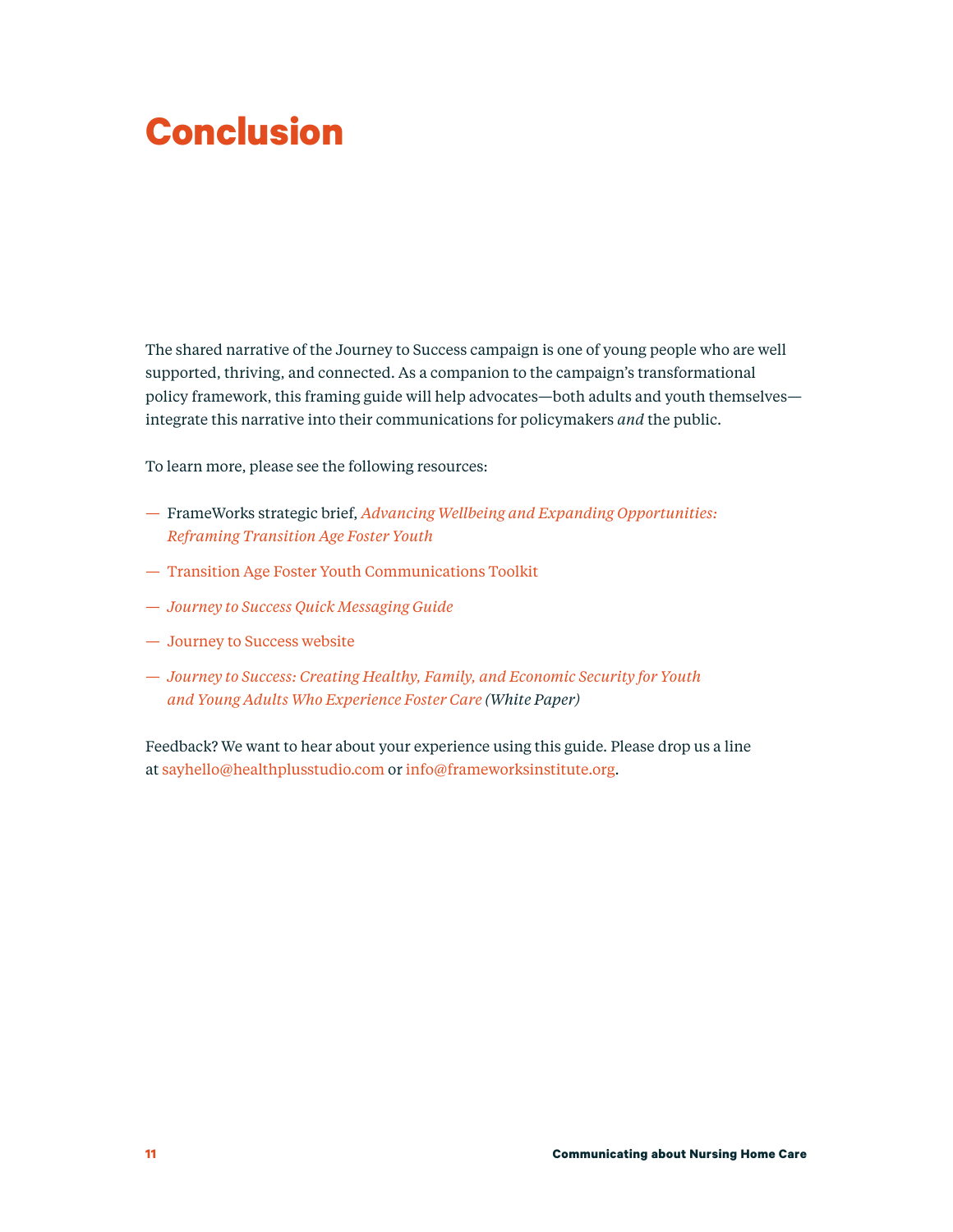# <span id="page-11-0"></span>**Appendix A: Full Policy Goals and Recommendations**

- 1. **Prioritize health, healing, and wellbeing.** We must help youth and young adults in foster care achieve the health and well-being, including healing from trauma, that is foundational to success in school, work, and family life. Federal policy can promote this by doing the following:
	- Expanding the types of mental health and wellness services available to better meet their needs, including nonclinical services that help build and strengthen family, peer, and community connections.
	- Incentivizing the provision of mental health services for youth and young adults in foster care and those transitioning to adulthood.
	- Strengthening the planning and coordination among child welfare, health, and mental health agencies to improve the availability of, quality of, and access to services.
	- Addressing the overuse of psychotropic medications.
- 2. **Nurture family ties and family permanence.** We must nurture family connections for all youth and young adults in foster care, create better permanency outcomes, expand every youth's network of caring adults, and stop youth from aging out of foster care on their own. Federal policy can promote this by doing the following:
	- Making every effort to ensure youth live with family or in a family setting when in foster care and ensuring these families are well supported.
	- Providing tailored and intensive permanency services for youth and young adults.
	- Making youth engagement in permanency planning a practice norm.
	- Ensuring youth can maintain relationships that are important to them—including with brothers and sisters, parents, extended family, friends, neighbors, teachers, coaches, and others.
	- Supporting foster youth and young adults who are parenting, so they and their children can thrive.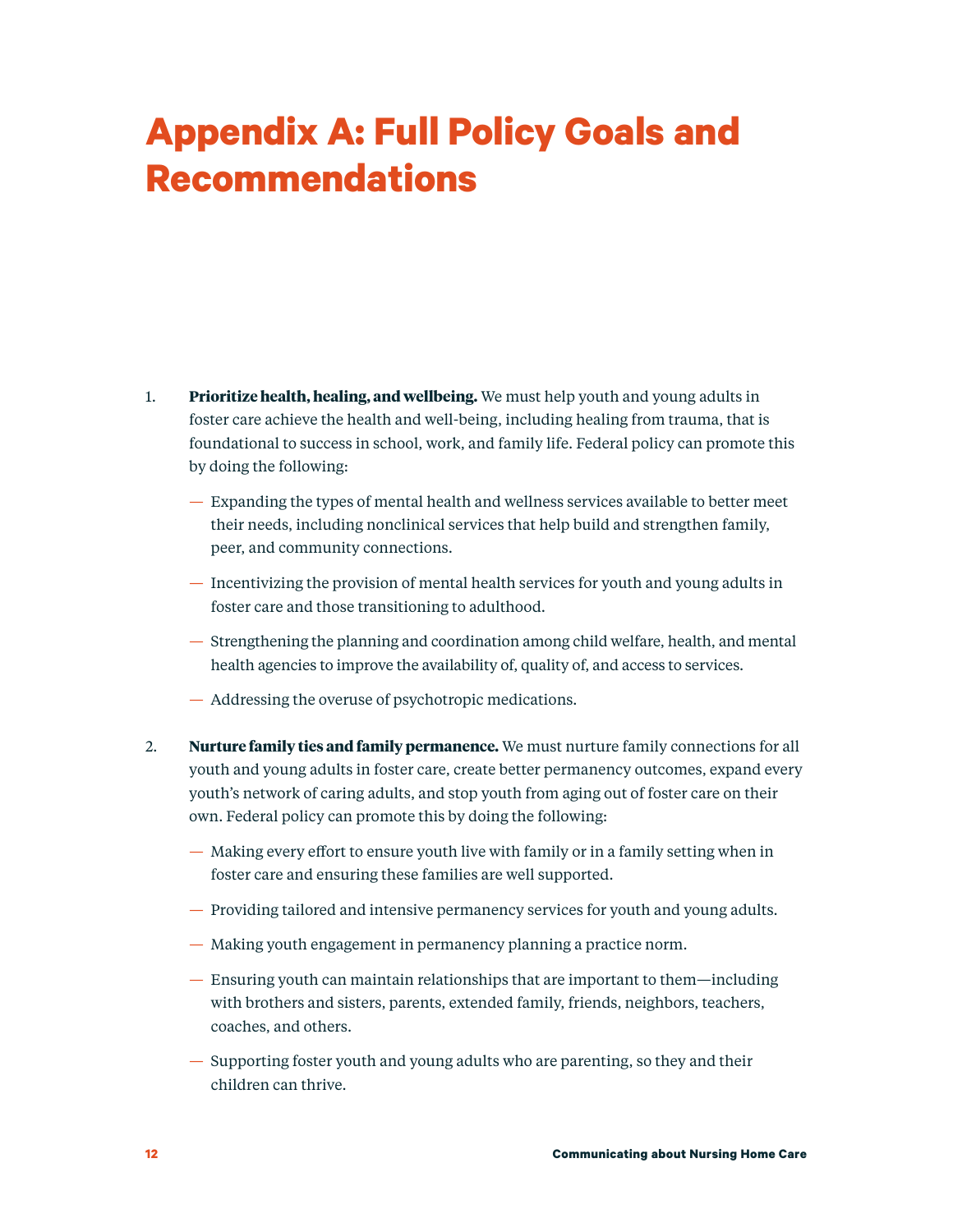- 3. **Retool foster care to better serve adolescents and young adults.** We should nurture the unique developmental needs of adolescents and young adults so they can experience key milestones in their development of life skills and healthy relationships that are foundational to their success in school, work, and family life. Federal policy can promote this by doing the following:
	- Making sure all youth have the option to remain in foster care through age 21 with continued permanency planning and case worker support.
	- Making ongoing youth and young adult involvement a regular part of planning and implementation of child welfare programs and supporting them in their own case planning.
	- Having case workers with specialized skills supporting adolescents and young adults.
	- Ensuring that each young person is well supported in their transition from adolescence to adulthood, and that agencies are appropriately resourced to provide this support.
	- Protecting and preserving young parents' rights so they are supported in their parenting and in their own healthy development.
- 4. **Increase accountability, foster fairness, and focus on results.** We must increase accountability on all levels to ensure that each young person's foster care experience is positive and results in the best possible outcomes. Federal policy can promote this by doing the following:
	- Addressing racism and gender-based discrimination directly, through antidiscrimination requirements, improved implementation of the Indian Child Welfare Act, and improved data collection and use.
	- Ensuring young people with lived expertise in foster care have mechanisms available to them to help hold systems accountable, such as having opportunities to provide consistent feedback and being part of decision-making at the individual and system levels.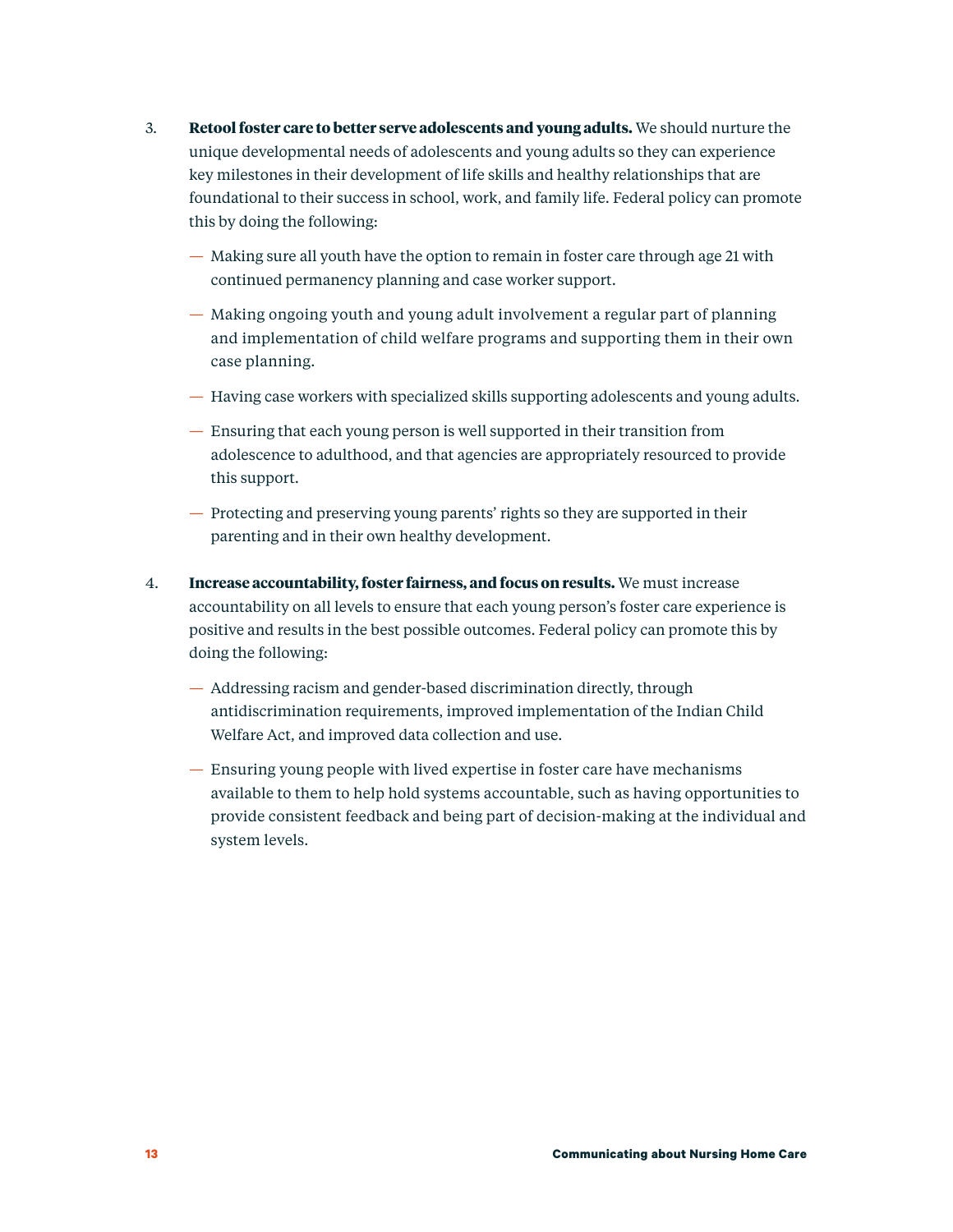- 5. **Ensure youth are plugged into supportive services, including in health, education, and housing.** We must prevent the high rate of young people leaving foster care to homelessness, poverty, and social isolation. Supportive services and resources should be available to help them transition successfully to young adulthood, including help with housing stability and other basic daily needs, ongoing emotional support, and opportunities to pursue school and work. These supports should extend to youth and young adults whose childhood and adolescent years were disrupted by foster care. Federal policy can promote this by doing the following:
	- Making targeted, ongoing support available to youth and young adults up to age 26 to help them heal from trauma, complete their education and training, secure safe and stable housing, become economically stable, and have a foundation to build their future.
	- Ensuring young people have access to services and supports in communities where they live and work.
	- Having client feedback inform the ongoing quality improvement of services and supports provided.
- 6. **Promote economic security.** We can and should put all children, youth, and young adults who are in foster care on a path toward economic security. Federal policy can promote this by doing the following:
	- Preventing poverty and creating pathways to economic security through child and youth savings accounts.
	- Ensuring foster children and youth receive benefits due them.
	- Providing a path out of poverty by supporting educational success, workforce opportunities, and more equitable economic policies.
	- Improving access and support available for youth transitioning from foster care through existing federal safety net and housing programs.

**14 Communicating about Nursing Home Care**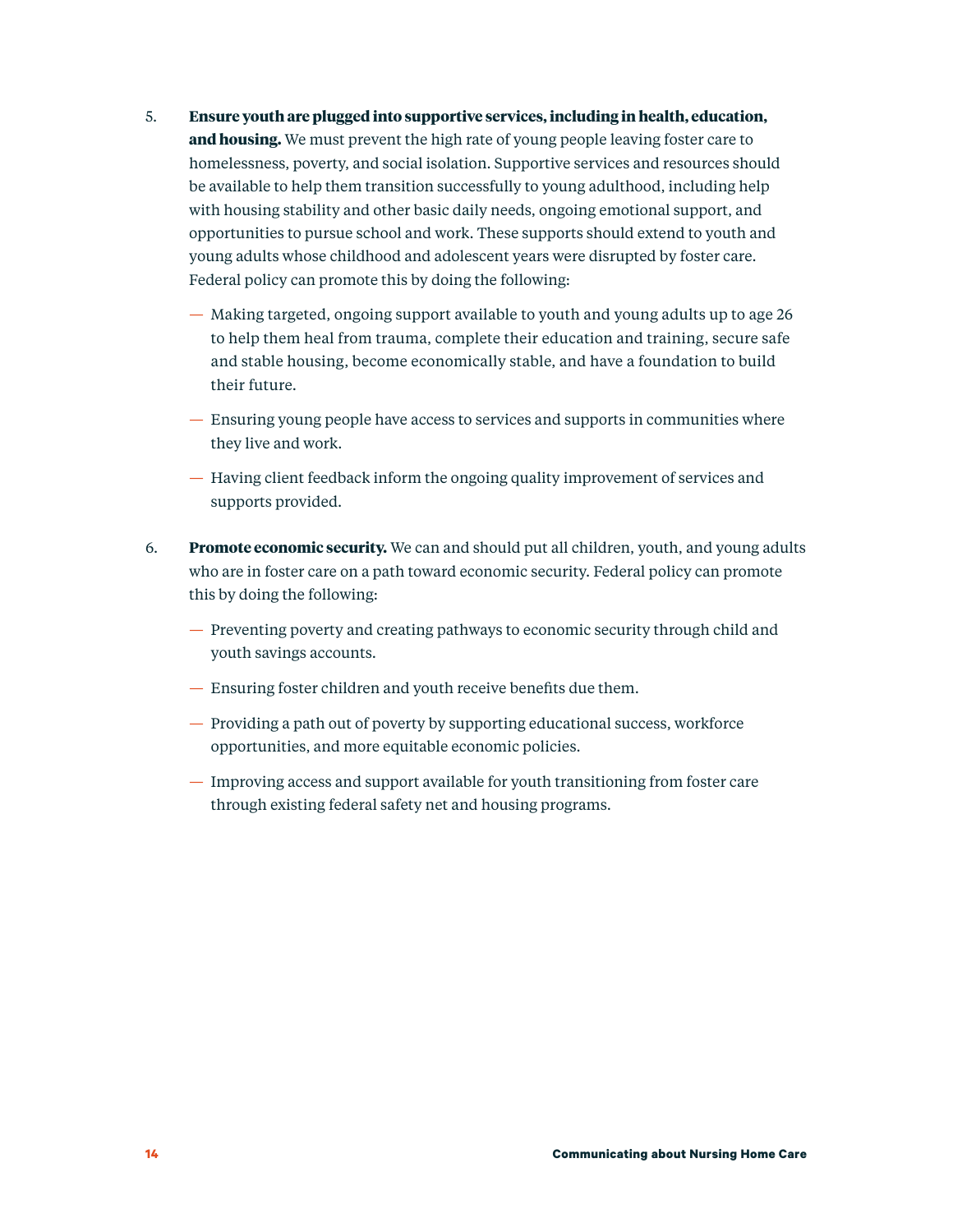### <span id="page-14-0"></span>**About FrameWorks**

The FrameWorks Institute is a non-profit think tank that advances the mission-driven sector's capacity to frame the public discourse about social and scientific issues. The organisation's signature approach, Strategic Frame Analysis®, offers empirical guidance on what to say, how to say it, and what to leave unsaid. FrameWorks designs, conducts and publishes multi-method, multidisciplinary framing research to prepare experts and advocates to expand their constituencies, to build public will and to further public understanding. To make sure this research drives social change, FrameWorks supports partners in reframing, through strategic consultation, campaign design, FrameChecks®, toolkits, online courses, and in-depth learning engagements known as FrameLabs. In 2015, FrameWorks was named one of nine organisations worldwide to receive the MacArthur Award for Creative and Effective Institutions.

Learn more at [www.frameworksinstitute.org](http://www.frameworksinstitute.org/)

### **About Health+ Studio**

Health+ Studio is a women-led social impact strategy and communications agency that uses research-informed strategies and programs to eliminate barriers and create opportunities for health and wellbeing. We aim to foster collective impact to create a more just and equitable society for all.

Learn more at *<www.healthplusstudio.com>*